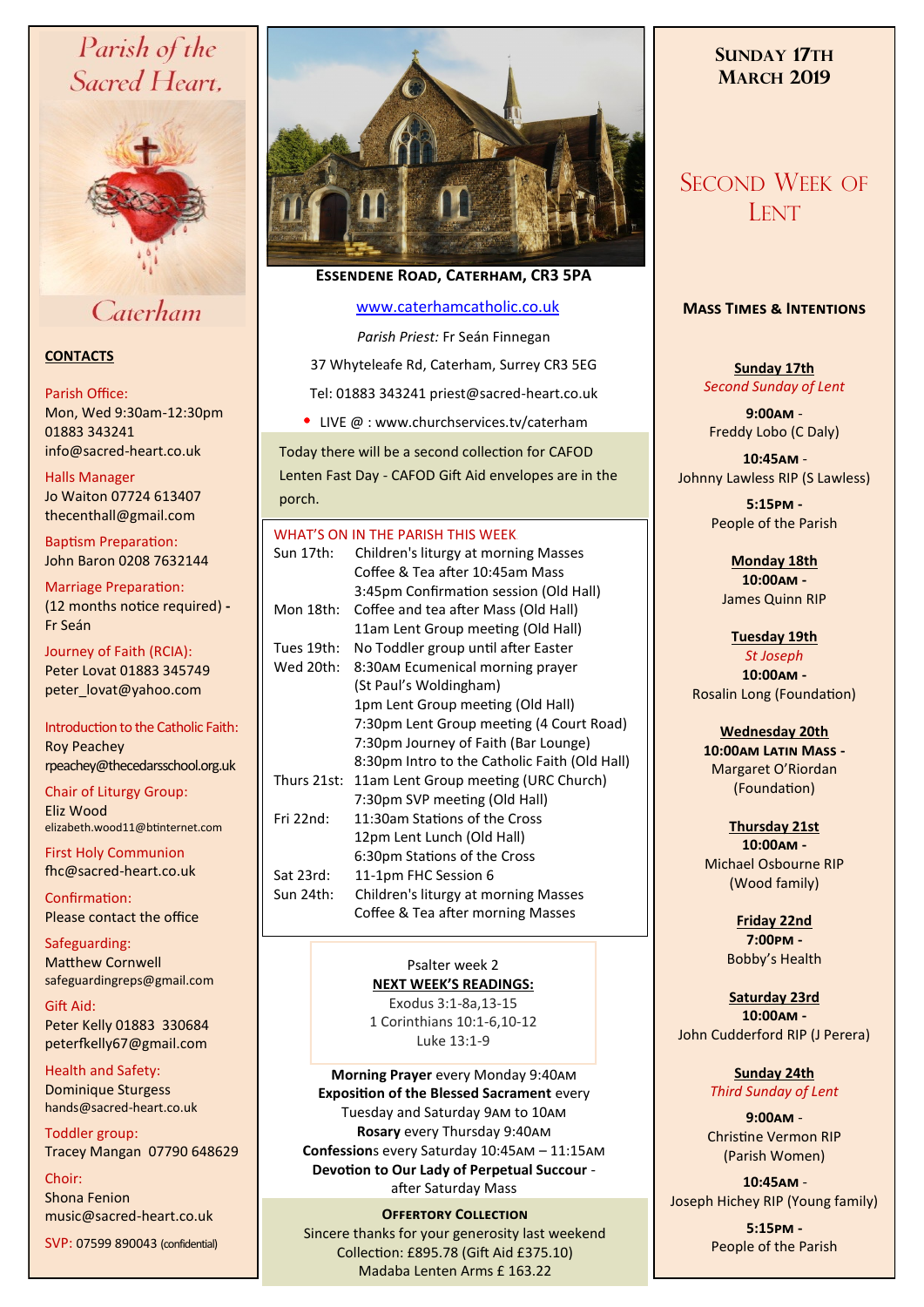#### **G I F T A I D E N V E L O P E C O L L E C T I O N**

To all Gift Aid donors (both weekly envelopes and standing order). If you haven't already collected your new envelopes for the new tax year, they are still available for picking up from the table in the church porch. If you want to change from weekly envelopes to giving by standing order (or vice versa) then please contact our Organiser, Peter Kelly. Thank you for your continued support.

#### **S V P F I L M C L U B**

Monday 25th March at 2.00pm in the Old Hall

Our March film is a special one for the season of Lent – Romero, Heartbeat of El Salvador. This DVD brings to life the inspirational true story of Saint Oscar Romero and his heart for the oppressed people of his country. In this original stage production of RISE Theatre, we see a moving and truthful presentation of Romero's life and martyrdom. It was filmed at Worth School Performing Arts Centre on 11th April 2018.



#### **J O H N F I S H E R S C H O O L - V A N C A N C I E S**

LEARNING SUPPORT ASSISTANT 1c3 Salary Scale 1c3 - Salary range £19,755 – £20,472 full time equivalent £13,730 - £14,228 pro rata required 3 June or 2 September

2019

SCHOOL BUSINESS MANAGER required Monday 20 May 2019 Salary scale P03-PO4 £35,991 - £41,847

PE TEACHER - To Start: 1st September 2019



**PARISH Here I SEE ALL AND RESIDENCE TO BE A UPPER OF FAITH** 

This week we consider Sacrament of the Sick, Holy Orders and Marriage. Join us – and also for our consideration of the readings for next Sunday. All welcome!

8.00p.m. Wednesday 20th March, in the Bar Lounge

Whether you will manage all you hope this Lent – end it in the best way possible. - Join the Parish Retreat!

Come for an enjoyable few hours! Saturday, 13th April in the Centenary Hall. Free!

#### **L E N T G R O U P S**

Come and join a Lent Group and meet new people. Even if you can only manage 1 or 2 meetings you are very welcome.

The book for the course is: Journeying with Jesus. £4.99 available in the porch.

| <b>DAY</b> | TIME               | <b>LEADER</b>        | <b>VENUE</b>                 |
|------------|--------------------|----------------------|------------------------------|
|            |                    |                      |                              |
| Sunday     | 7.30 <sub>pm</sub> | Peter Lovat          | Godstone                     |
| Monday     | 11.00am            | Eliz Wood            | Old Hall                     |
| Weds       | 1.00 <sub>pm</sub> | <b>Marion Copley</b> | Old Hall                     |
|            | 7.30 <sub>pm</sub> | Eliz Wood            | 4 Court Rd                   |
|            | 7.30 <sub>pm</sub> | Peter Lovat          | Bar Lounge                   |
|            |                    | Journey of Faith     |                              |
| Thursday   | 11.00am            | <b>URC</b>           | <b>URC Church, Harestone</b> |
|            |                    |                      | Valley Rd, Caterham          |

Contact nos: Peter Lovat 01883 345749 or Eliz Wood 07905292936

#### **FRIDAYS IN LENT**

11.30am Stations of the Cross

12.00pm Lent Lunches in the Old Hall. All donations will go to CAFOD, SVP, Madaba Christians and the Catenians.

6.30pm Stations of the Cross

A joyous celebration of peace (not a Mass) as part of the commemoration of the end of World War I. "The Armed Man - A Mass for Peace" is muic that was commissioned by The Royal Armouries for the millennium and composed by Karl Jenkins. A suite of dancers has been choreographed to some of this music and

#### **A M A S S F O R P E A C E**

will be danced in Sacred Heart Church from 12 noon to 12:40pm on Saturday 6th April 2019.

This event is a gathering of people of various ages and abilities to express through dance movements the journey from the call to war to the joyous celebration of peace. Anyone with any kind of

dance is welcome to join us for the whole event which starts on Thursday 4th April locally. All the dances will be thoroughly taught, in readiness for the final "performance". If you might be interested in dancing with us, feel free to phone Brenda Kelly on 0749 666 2046 or email brenda372@outlook.com.

#### **P L A N N I N G A N D P R E P A R I N G F O R L E N T**

experience in music or

The shop has books and children's activities to guide us through Lent. LENT EXTRA £2.25 has daily prayer and readings with interesting articles including one from Kathryn Jenkins plus activities for children. Come and see while stocks last.

#### **P L A N T S A L E – 1 9 T H M A Y**

Have you noticed the lovely crocuses on the lawn as you arrive for Mass. These have been planted by the Beavers over the past 3 years and the cost of the bulbs was paid for last year from the money we made at our last Plant Sale. They would like to beaver away again this year to continue with their good work. We are holding the Plant Sale this year on the 19th of May after all Masses. It would be great if all gardeners plant a few extra seeds, divide that plant you have intended to do and pot it up for our sale. With your help, we can make this years sale as great a success as last year.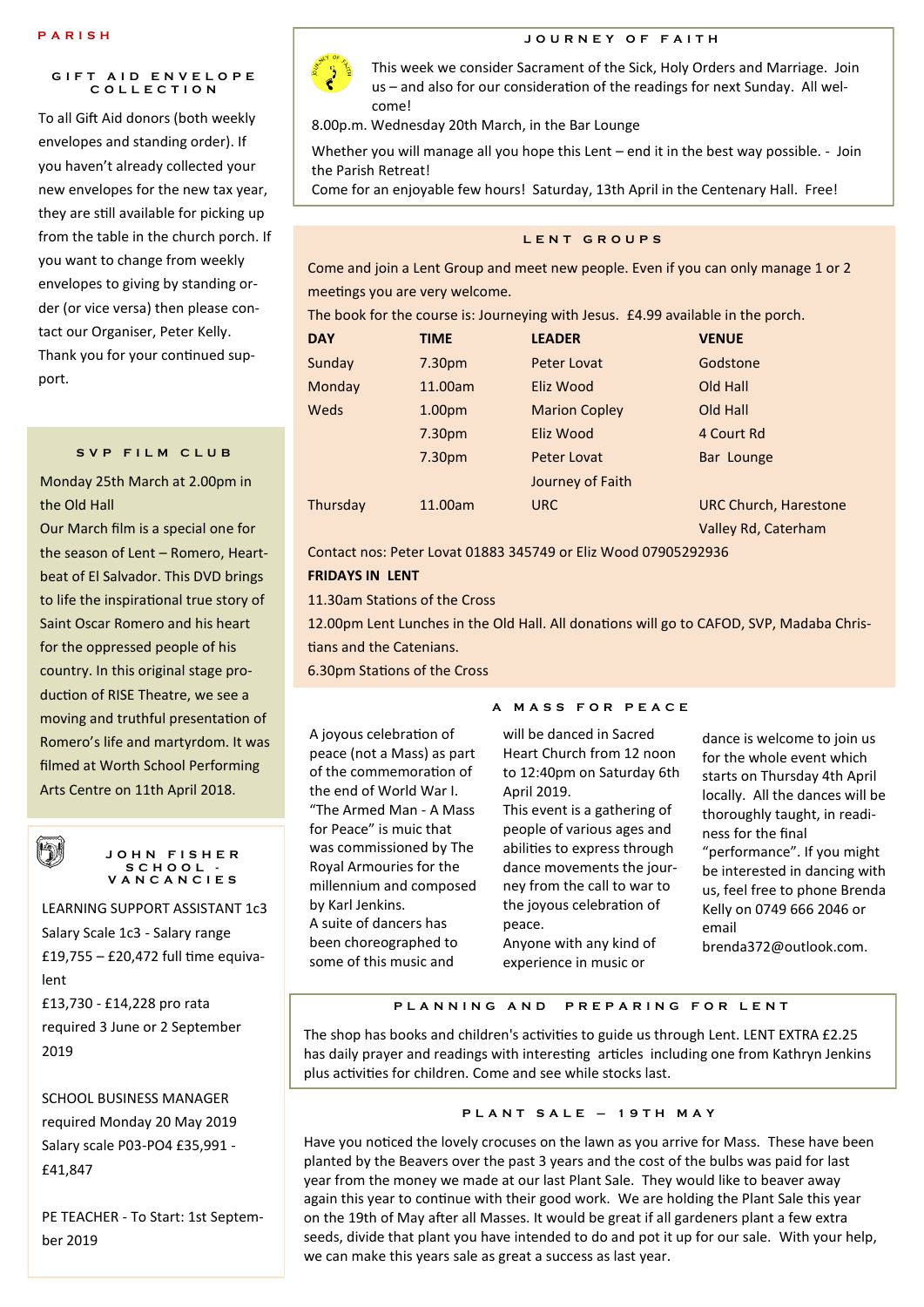**Your Prayers are requested for the following people who are ill or housebound**: John Saunders; Helen Keogh; Daisy Hill; Christopher Browne; Krista Thompson; Jane Hill; Rosemary Whale; Pam Weaver; Jimmy Mullen; Margaret Robertson; Heather Tordimah; Jenny Rowen; Elizabeth Daley; Eileen, Mel & Rose Lattimore; Bryan Smith; Oliver Farrell; Seeta Pillay; Elise O'Connor, John Gilford, Chris Norman, Baby Tabitha Harrison, Mary Wallace, Gina Waiton, Joe Kelly, Ian Lester, Fred Ardley, Charmaine Wise, Breda Sharpe, Richard Sowa, Val Williams, Emma Newton, Charley Lunn, Ursula Koh, Riche Ahearne, Enny Martin, Tony McCoy, Fr John Hartley, Fr Seán, Yvonne Perera, Joan Stocks, Tony Roche & Dorothy McKenzie .

#### **B A P T I S M**

25. Roscoe Veres will be baptised here next weekend. Please keep hem in your prayers.

#### **M A D A B A L I N K U P D A T E**

### Madaba Medical Emergency|

It is now over a week since Samir KIkhwa underwent a 7 hour operation in Amman. He is now back with his wife and son in Madaba. His son Salaam writes:

My dad's condition is stable and the doctor assures us that the operation was successful. I am so thankful for the interest

of your parish and the care you have shown for my family.

Please continue to remember Samir and his family in your prayers

Easter Cards

Easter cards are available on a table in the porch. Please sign one and if possible send a message of friendship and support for the Iraqi refugees in Madaba. Our messages are greatly valued by the refugees. Please leave your card UNSEALED in the box on the table.

#### **L E N T R E F L E C T I O N**

**O f i n t e r e s t . . .**

18-29? You are invited to come and meet Br Jean Patrick from the Taizé Community and join him and other young adults for Lent reflection. Tuesday 26 March at St Ann's in Banstead, 7pm-9pm. Soup and snacks from 6.30pm. Contact catherine.martindale@abdiocese.org. uk to book soup, and for more info. This is an ecumenical event so do invite your friends from other churches.

#### **A D O R E ( A L T O N D A Y O F R E N E W A L ) – S A T U R D A Y 2 3 R D M A R C H 1 1 . 0 0 - 4 . 0 0**

You are warmly welcome to a mini-retreat day (or morning/afternoon) of spiritual refreshment and renewal, focussing on Renewal and Prayer. At Alton School, Anstey Lane, Alton GU34 2NG. 11.00am Rosary; 11.30am Mass; 12.15 Adoration of the Blessed Sacrament; 1.00pm Shared lunch (please bring finger food to share); 2.00pm Praise & Worship; 2.30 Talk "Charismatic Prayer"– Jenny Baker; 3.30 Prayer for healing. We end about 4pm.

There is no need to register in advance, and no charge (though a collection will be taken to cover costs). For more information and directions, see poster or website: www.altonrenewal.com Or telephone Alastair Emblem on 01252 714809.

Next month's meeting 27th April "Praying for the Power of the Holy Spirit" – Speakers: Geoff & Gina Poulter

#### **E A S T E R E V E N T S A T W O R T H A B B E Y**

| information. Young Adults'<br>Lent Retreat from 9th to 11th<br>Easter Retreat: Prayer, Talks<br>April. Stop and prepare for<br>by the monks, reflection,<br>Easter. Please contact<br>friendship, celebration.<br>toc@worth.org.uk for more | More details contact<br>toc@worth.org.uk<br>Family Summer Retreat: 7th -<br>11th August. Opportunity for | families with children to come<br>for a 'holyday' in the country<br>with other families. For more<br>details email toc@worth.org.uk |
|---------------------------------------------------------------------------------------------------------------------------------------------------------------------------------------------------------------------------------------------|----------------------------------------------------------------------------------------------------------|-------------------------------------------------------------------------------------------------------------------------------------|
|---------------------------------------------------------------------------------------------------------------------------------------------------------------------------------------------------------------------------------------------|----------------------------------------------------------------------------------------------------------|-------------------------------------------------------------------------------------------------------------------------------------|

**C A T H O L I C H I S T O R Y W A L K S**

Westminster - Wednesday 20th March, 6.30pm; Wednesday 3rd April, 6.30pm. Catholics, politics, and monarchy: Thomas More, Emancipation and more. Meet outside Westminster Cathedral. Nearest Tube: Victoria.

The King's Good Servant - Saturday 23rd March, 2.30pm. The story of heroic St Thomas More. Meet at the Church of Our Most Holy Redeemer, Cheyne Row SW3 5HS. Nearest Tube: South Kensington.

A Royal Walk - Sunday 24th March, 3pm. Towards Buckingham Palace. Meet at Westminster Cathedral. Nearest Tube: Victoria. Southwark and the City - Tuesday 26th March, 6pm; Friday 5th April, 6pm. Meet at the Church of the Most Precious Blood, SE1 5TN. Nearest Tube: Borough or London Bridge.

Contact: chwalkslondon@gmail.com or find us on Facebook or see catholichistorywalks.com Cost: £5, concessions available. Please wear suitable footwear and plan for the weather. Walks may take up to 2 hours.

#### **S I N G I N G T H E P S A L M S**

Formation and Repertoire: Saturday 6th April, St Philip Howard Centre, Crawley (formerly DABCEC), 10.30am – 12.30pm (Chrism Mass rehearsal - 1.30 – 4.00pm). Come for all or part of the day and bring a packed lunch! For further information and updates, please see contact catherine.christmas@abdiocese.org.uk or ruth.gerun@abdiocese.org.uk (01293 651164).